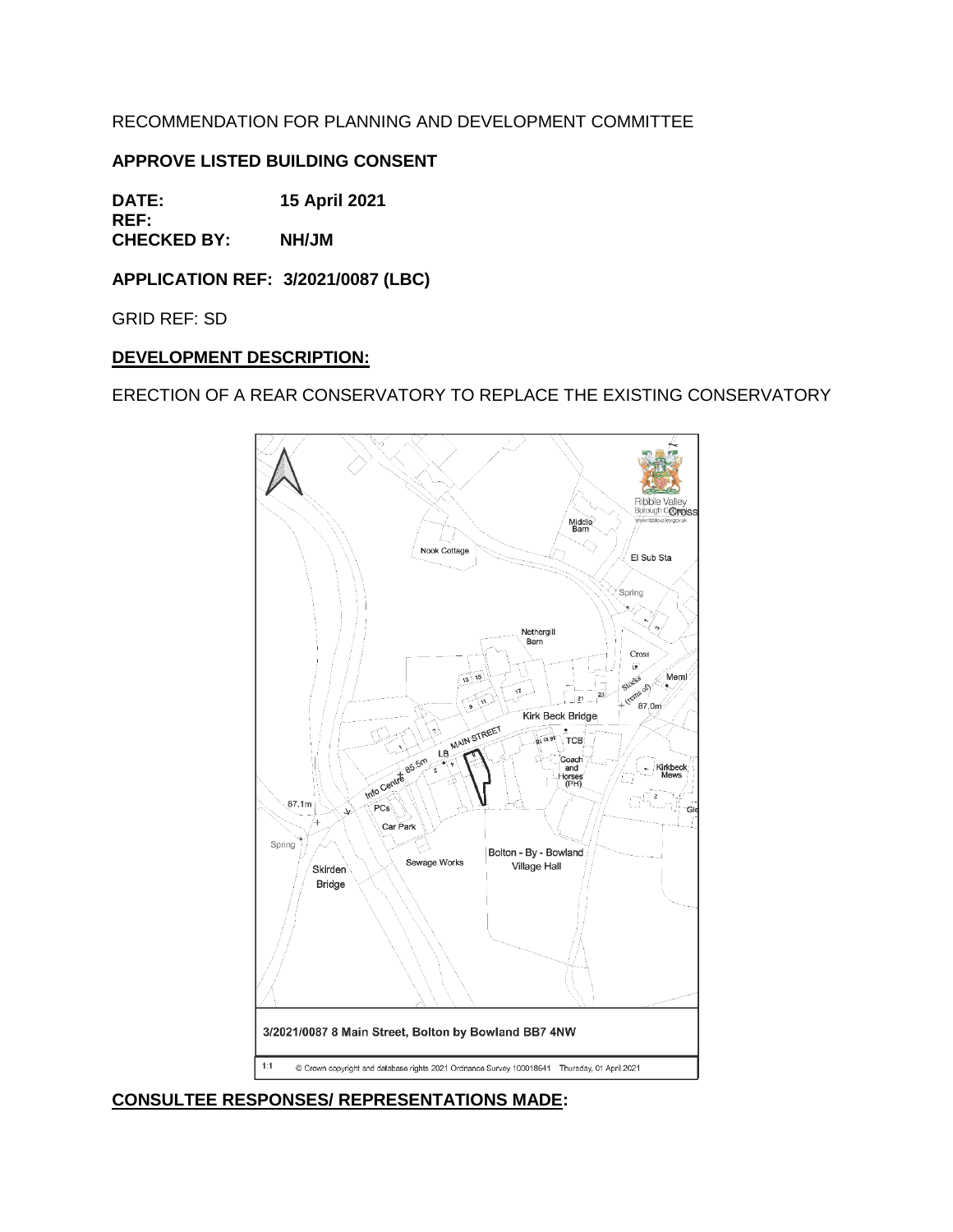# **PARISH COUNCIL:**

No comments received.

# **HISTORIC AMENITY SOCIETIES:**

Consulted, no representations received.

# **LANCASHIRE COUNTY COUNCIL (ARCHAEOLOGY):**

Have commented as follows:

- The door widening between conservatory and house has potential to impact blocked former openings and if so may require significant structural intervention or reinforcement. Whilst may have deemed consent, useful to see further details or photographs.
- No door is shown in the outer walls of the replacement conservatory.
- More like a modern single storey extension than the traditional conservatory replacing. Seems to be visible from the public car park to the west and the rear of the Coach and Horses PH to the east
- Would normally recommend a photographic record condition, to be made before and during the works.
- No new justification for the proposals here considerations still apply.

# **ADDITIONAL REPRESENTATIONS:**

None received.

### 1. **Site Description and Surrounding Area**

- 1.1 '8 and 8A Main Street' are Grade II listed houses of the late C19th or a conversion of earlier buildings prominently sited within Bolton by Bowland Conservation Area. The list description suggests their importance lies in their external appearance and contribution to the historic row of houses ('Listed for group value only') which also comprise 'Primrose Cottage and Keys Cottage', '10 and 12, Main Street' and '14 Main Street'. The site is within the setting of these Grade II listed buildings and 'The Coach and Horses Public House' (Grade II).
- 1.2 There are public views of the rear of the row from the RVBC public car park immediately to the west and the Coach and Horses/village hall car park however these views are limited.

### 2. **Proposed Development for which consent is sought**

- 2.1 Listed Building Consent is sought for the replacement of the existing timber framed and stone plinthed conservatory with a rear extension of aluminium frame, windows and doors and 'ultraframe living roof' (a proprietary system with a 'grey finish to resemble lead').
- 2.2 The application is a resubmission of a previously refused application and differs from the previous scheme with the inclusion of gable full-height glazing replacing glazing and plinth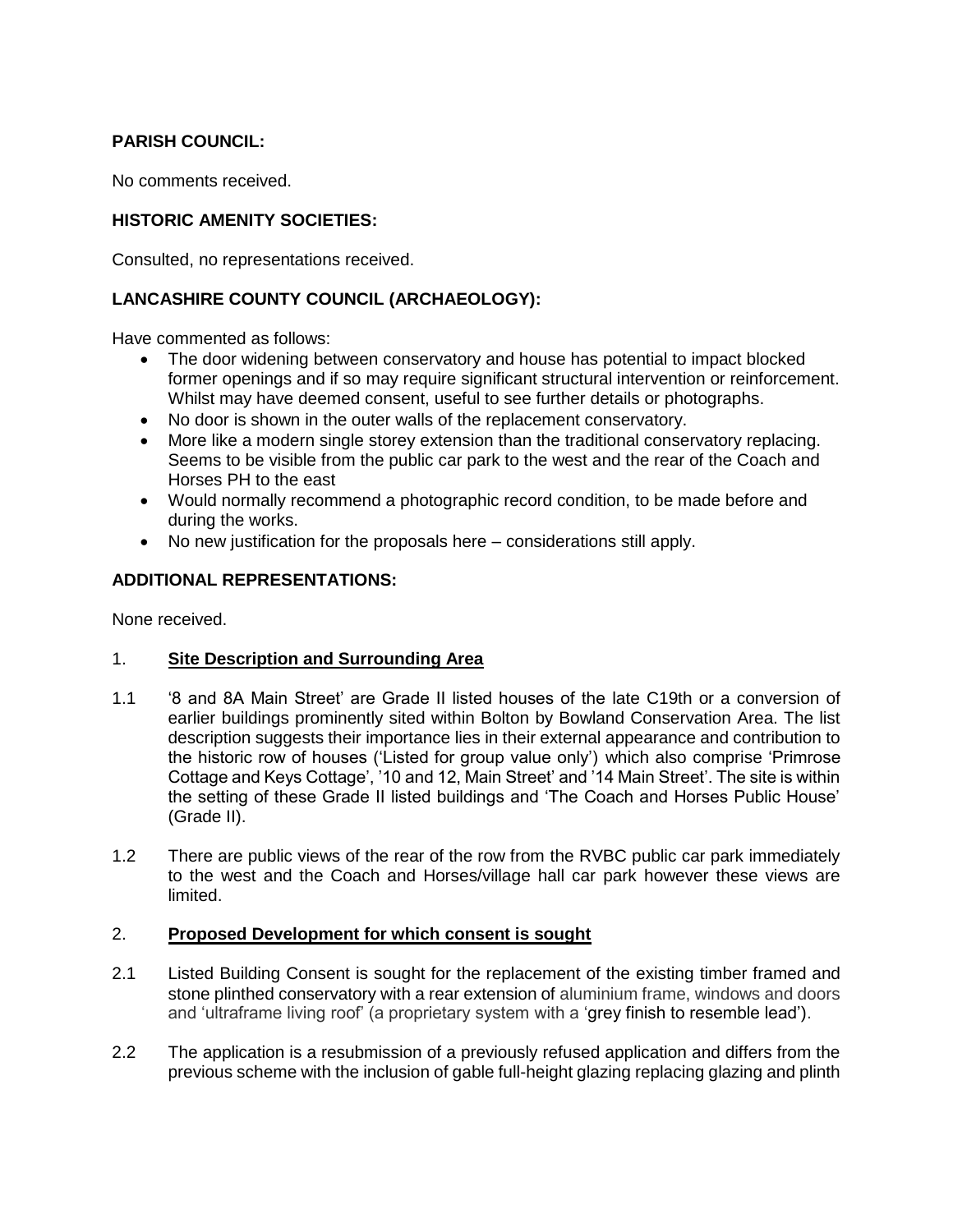and the proposed widening of the existing doorway with the house (this was deleted from the previous scheme).

2.3 The submitted plans refer to previous permissions. Officer consideration to the planning history suggests a wider doorway than existing between house and conservatory was granted planning permission in 2000. The 2000 planning application and original LBC application plans show a smaller conservatory than was built. Correspondence identifies that the case officer was eventually happy for a larger conservatory to be constructed (albeit administered by the case officer as a minor amendment to a listed building consent). No consent or permission has been found for the blocking of the original ground floor kitchen door (location now enclosed by the extended conservatory).

#### 3. **Relevant Planning History**

3/2021/0086 - Erection of a rear conservatory to replace the existing conservatory. PP under consideration.

3/2020/0659 - Replacement of existing timber and glass in existing conservatory with masonry aluminium windows and doors and ultraframe living roof. PP refused 21 January 2021.

3/2020/0660 - Replacement of existing timber and glass in existing conservatory with masonry aluminium windows and doors and ultraframe living roof. LBC under consideration.

3/2000/0622 - Two storey rear extension. Rear conservatory. LBC granted 12 October 2000.

3/2000/0548 - Demolish single storey rear coal shed. build two storey rear extension and conservatory. PP granted 21 September 2000. *The file identifies negotiation by officers to amend the originally submitted Victoria style conservatory with polycarbonate roof to a more traditional and simple style of conservatory constructed of a hardwood timber framework over a stone plinth with traditional doors.*

Consideration has also been made to the planning history of the whole row in respect to rear elevation additions.

#### 4. **Relevant Policies**

Planning (Listed Buildings and Conservation Areas) Act 1990. 'Preservation' in the duties at section 16, 66 and 72 of the Act means "doing no harm to" (*South Lakeland DC v. Secretary of State for the Environment* [1992]).

Bolton by Bowland Conservation Area Appraisal *Ribble Valley Core Strategy:* 

Key Statement EN5 – Heritage Assets Key Statement EN2 – Landscape Policy DMG1 – General Considerations Policy DME4 – Protecting Heritage Assets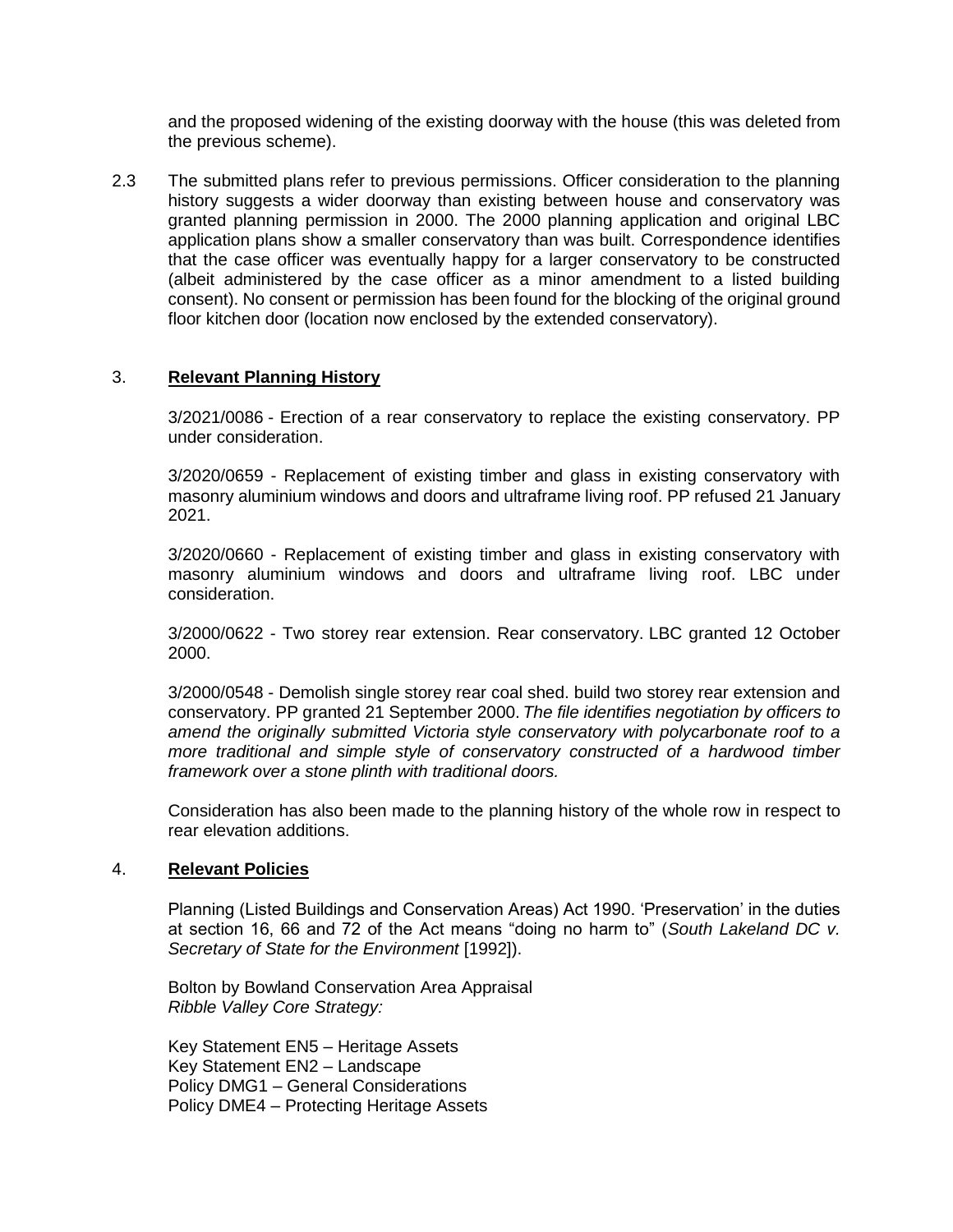Policy DMH5: Residential and Curtilage Extensions National Planning Policy Framework (NPPF) National Planning Policy Guidance (NPPG)

### 5. **Assessment of Proposed Development**

- 5.1 Impact upon the special architectural and historic interest of the listed building, the setting of listed buildings, the character and appearance of Bolton by Bowland Conservation Area and the cultural heritage of the Forest of Bowland AONB:
	- 5.1.1 "8 and 8a Main Street" is listed "for group value only" suggesting that the building is of special architectural and historic interest because of its external appearance.
	- 5.1.2 The Council's Conservation Officer considers that the re-submitted scheme does not overcome concerns from January 2021 and the proposed extension is harmful to the special architectural and historic interest and setting of the listed building (section 16 of the Act).
	- 5.1.3 The NPPG states that "substantial harm is a high test, so it may not arise in many cases". The harm to the listed building does not result in the loss of historic fabric and is to a secondary elevation. It is 'less than substantial'. NPPF paragraph 196 requires that 'less than substantial' harm be weighed against any public benefits of the proposal.
	- 5.1.4 The owners wish to replace the existing timber conservatory as the timber has expanded and the rear doors can no longer be opened, this is the only rear access from the property. It is acknowledged that the proposed extension is a modern addition that will not read as part of the original building however it is considered that this modern interpretation will affect the appearance of the dwelling less radically and show how the building has evolved over time. The benefits of enabling the applicants to access the rear of their property with an extension which clearly is a modern addition to a heritage asset is considered to outweigh the harm of the development.
	- 5.1.5 In respect to the concern of LCC Archaeology as to the impact of doorway widening on the historic fabric, consideration to the planning history suggests a wider doorway than existing was granted planning permission in 2000 and the principle of the widening of the existing doorway therefore established.

#### 5.2 Impact upon Residential Amenity:

5.2.1 The proposed development has no greater impact on the amenities of nearby residents.

#### 6. **Observations/Consideration of Matters Raised/Conclusion**

6.1 Therefore, in giving considerable importance and weight to the duty at section 16 of the Planning (Listed Buildings and Conservation Areas) Act 1990 and in consideration to NPPF and Key Statement EN5 and Policies DME4 and DMG1 of the Ribble Valley Core Strategy it is recommended that listed building consent is approved.